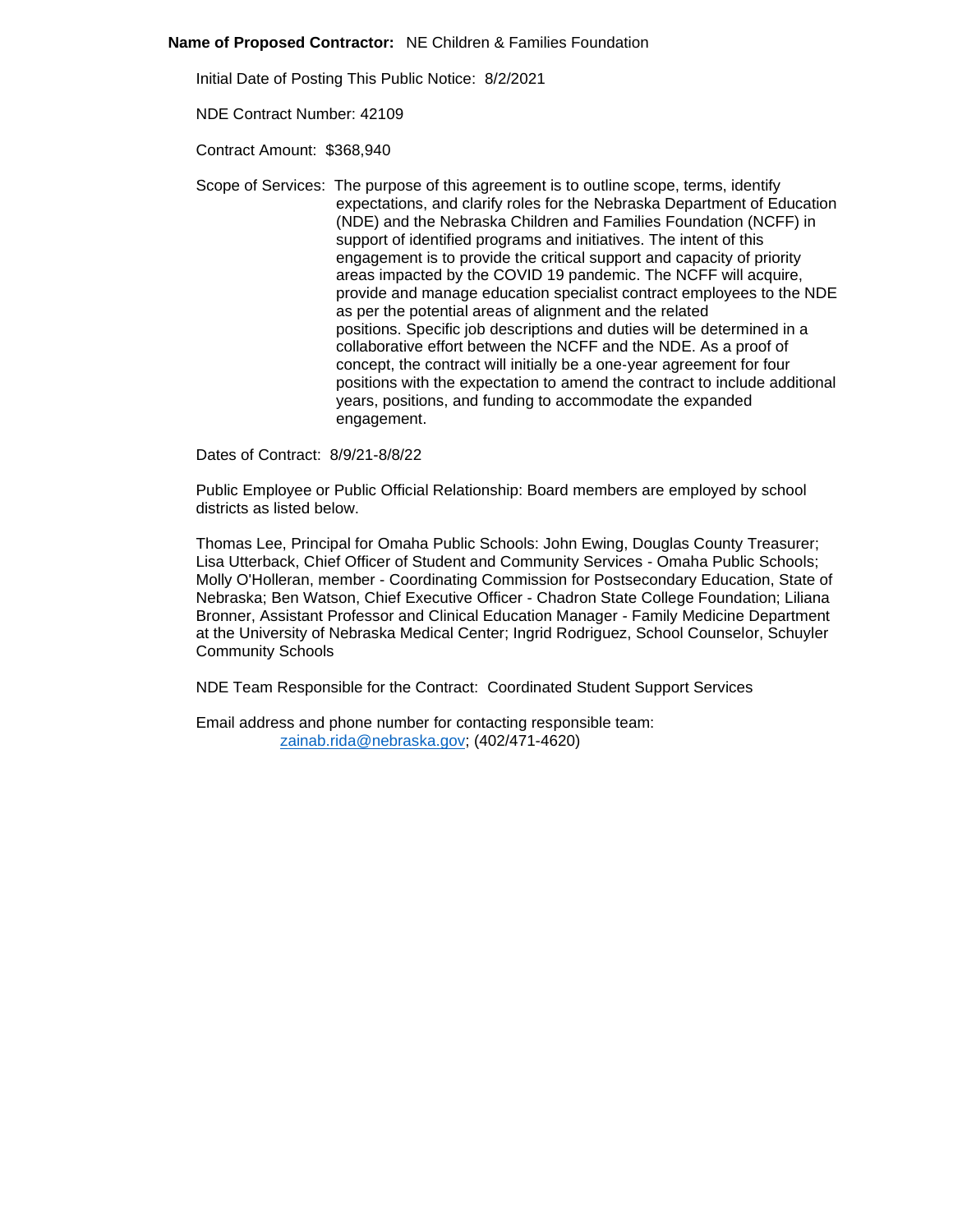## **Name of Proposed Contractor:** Society of Health & Physical Educators NE

Initial Date of Posting This Public Notice: 8/11/2021

NDE Contract Number: 42120

Contract Amount: \$10,000

Scope of Services: Provide support for physical education, physical activity and health education training and professional development support for Nebraska educators.

Dates of Contract: 8/20/21-8/1/22

Public Employee or Public Official Relationship: Board members are employed by school districts.

Wyatt Morse, Bergan Catholic School Dawn Barmmer, Chadron College Sheri Vollmer, St. Margret Mary Omaha Lacey Peters, NDE Vicki Boye – Concordia University Miranda Oberschulte, Ralston Public Schools Melissa Jaskson, Omaha Westside Brandon Siegel, Fullerton Public Mallory Nutt, LPS Kara Foster, LPS Matt Avey, LPS Meaghan Ayers, Norfolk Public Michelle Fisher, Norfolk Public Cindy Meyer, Doane University Dexter Goodner, Ord Public Schools Kathy Burney, Elkhorn Public Schools Dana Johnson, Crete Public Schools

NDE Team Responsible for the Contract: Coordinated Student Support Services

Email address and phone number for contacting responsible team: [zainab.rida@nebraska.gov](mailto:zainab.rida@nebraska.gov) (402) 471-4620

## **Name of Proposed Contractor:** Ashley Hernandez

Initial Date of Posting This Public Notice: 8/17/21

NDE Contract Number: 42129

Contract Amount: \$3,150

Scope of Services: Assist with the coordination and scheduling of meetings and activities in support of the State Rehabilitation Council (SRC) and Brain Injury Advisory Council (BIAC).

Dates of Contract: 8/23/21-7/31/22

Public Employee or Public Official Relationship: Spouse is an employee of NE Dept of Transportation.

NDE Team Responsible for the Contract: Vocational Rehabilitation

Email address and phone number for contacting responsible team: [lindy.foley@nebraska.gov;](mailto:lindy.foley@nebraska.gov) (402/430-1689)